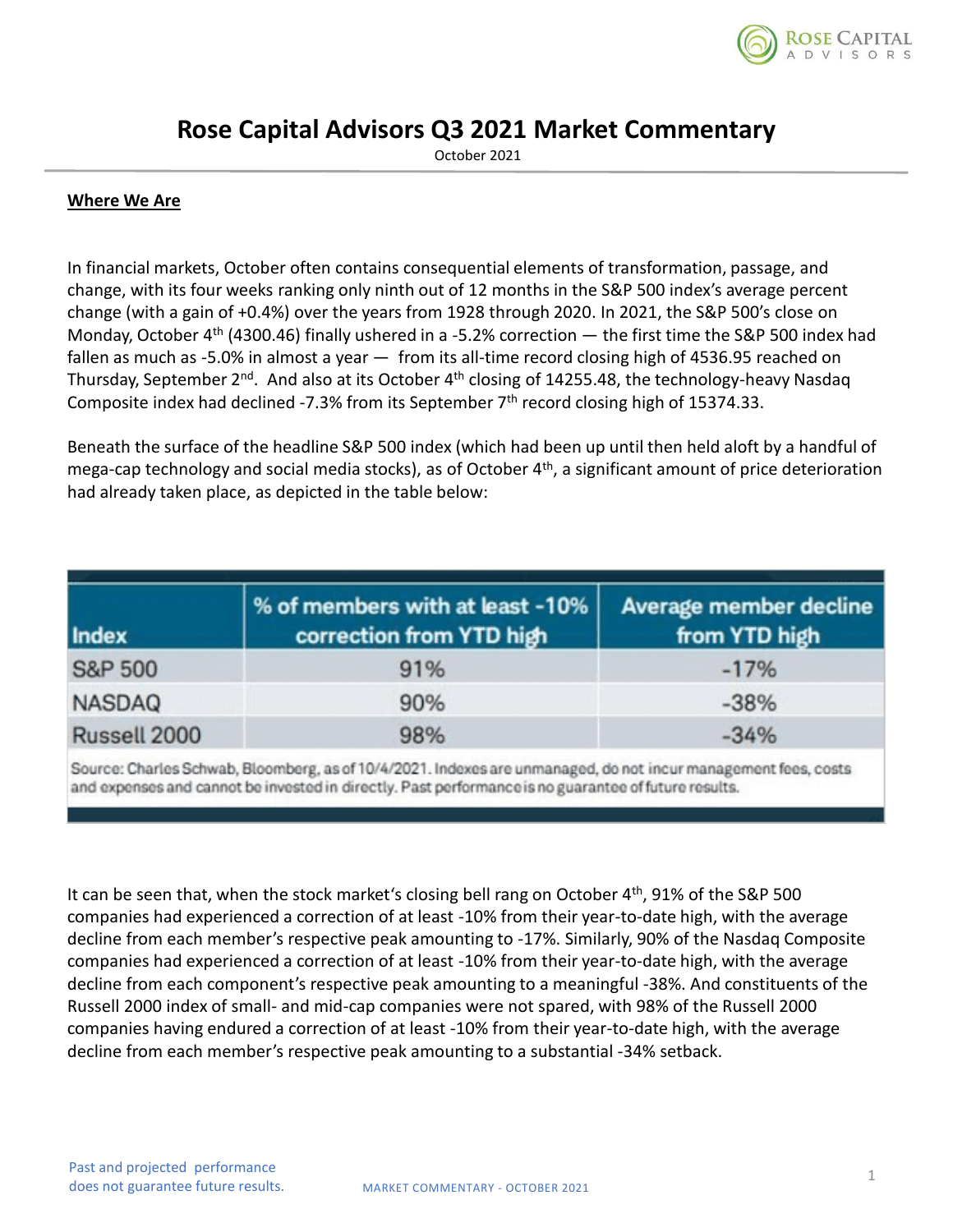

And as shown in the nearby chart of Monthly and Year-to-Date price performance, in September, the S&P 500 declined -4.8%, its worst month of the year (and the worst monthly price decline since March 2020, when the S&P 500 fell -12.5%), with the NASDAQ Composite retreating -5.3%, also its worst month of 2021. After declining -3.6% in July and gaining +2.1% in August, the Russell 2000 index of small and mid-cap companies fell -3.1% in September.

| <b>Monthly and Year-to-Date Price Performance</b> |         |          |         |         |         |          |         |         |         |                |
|---------------------------------------------------|---------|----------|---------|---------|---------|----------|---------|---------|---------|----------------|
|                                                   |         |          |         |         |         |          |         |         |         |                |
| Index/Commodity                                   | Jan.    | Feb.     | Mar.    | Apr.    | May     | Jun.     | Jul.    | Aug.    | Sep.    | (through 9/30) |
| <b>S&amp;P 500</b>                                | $-1.1%$ | $+2.6%$  | $+4.2%$ | $+5.2%$ | $+0.5%$ | $+2.2%$  | $+2.3%$ | $+2.9%$ | $-4.8%$ | $+14.7%$       |
| Nasdag Composite                                  | $+1.4%$ | $+0.9%$  | $+0.4%$ | $+5.3%$ | $-1.5%$ | $+5.5%$  | $+1.2%$ | $+4.0%$ | $-5.3%$ | $+18.1%$       |
| Russell 2000                                      | $+5.0%$ | $+6.1%$  | $+0.9%$ | $+2.1%$ | $+0.1%$ | $+1.8%$  | $-3.6%$ | $+2.1%$ | $-3.1%$ | $+11.6%$       |
| Gold                                              | $-2.6%$ | $-5.9%$  | $-1.6%$ | $+3.6%$ | $+7.9%$ | $-7.3%$  | $+2.6%$ | $+0.1%$ | $-3.4%$ | $-7.3%$        |
| West Texas Int. Oil                               | $+7.5%$ | $+18.0%$ | $-3.8%$ | $+7.3%$ | $+4.4%$ | $+10.8%$ | $+0.6%$ | $-7.4%$ | $+9.5%$ | $+54.6$        |

Source: *The Wall Street Journal, and Yahoo Finance.*

Over the course of September, West Texas Intermediate crude oil prices rose +9.5%%, from \$68.50 per barrel on August 31<sup>st</sup> to \$75.03 per barrel on September 30<sup>th</sup>. With the global oil *demand* side reflecting economic recovery, fuel shortages, and precautionary buying, on the *supply* side: (i) facing pressure from investors to moderate growth and address their emissions amid concerns about increasing regulations and climate change, large U.S. and European oil companies continue to spend sparingly to boost production; (ii) consolidating U.S. shale producers have exercised financial discipline and exerted capital spending restraint; and (iii) following the 21<sup>st</sup> OPEC and non-OPEC ministerial meeting on October 4<sup>th</sup> (and a post-meeting ratification of new output quotas for selected countries), the group (which includes Saudi Arabia, Russia, the United Arab Emirates, Kuwait, Iraq, and other countries) agreed to maintain output increases of 0.4 million barrels per day per month from October until December 2021, aiming to fully phase out production cuts by September 2022. The next OPEC+ meeting is scheduled for Thursday, November 4<sup>th</sup>.

During September, the U.S. dollar gained +1.6% versus the DXY index, comprised of six major currencies (Euro, Japanese yen, British pound, Canadian dollar, Swiss franc, and Swedish krona). On August 31<sup>st</sup>, the DXY index was 92.71 and on September 30<sup>th</sup>, the index closed at 94.23, up +4.8% year-to-date from its close of 89.93 on December 31st, 2020.

In part challenged by competition from higher interest rates over the course of the month, the daily spot gold price (as logged by USA Gold) closed at \$1,753.14 per troy ounce on September 30<sup>th</sup>, down -3.4% from its close of \$1,814.56 per troy ounce on August 31 $^{\rm st}$ .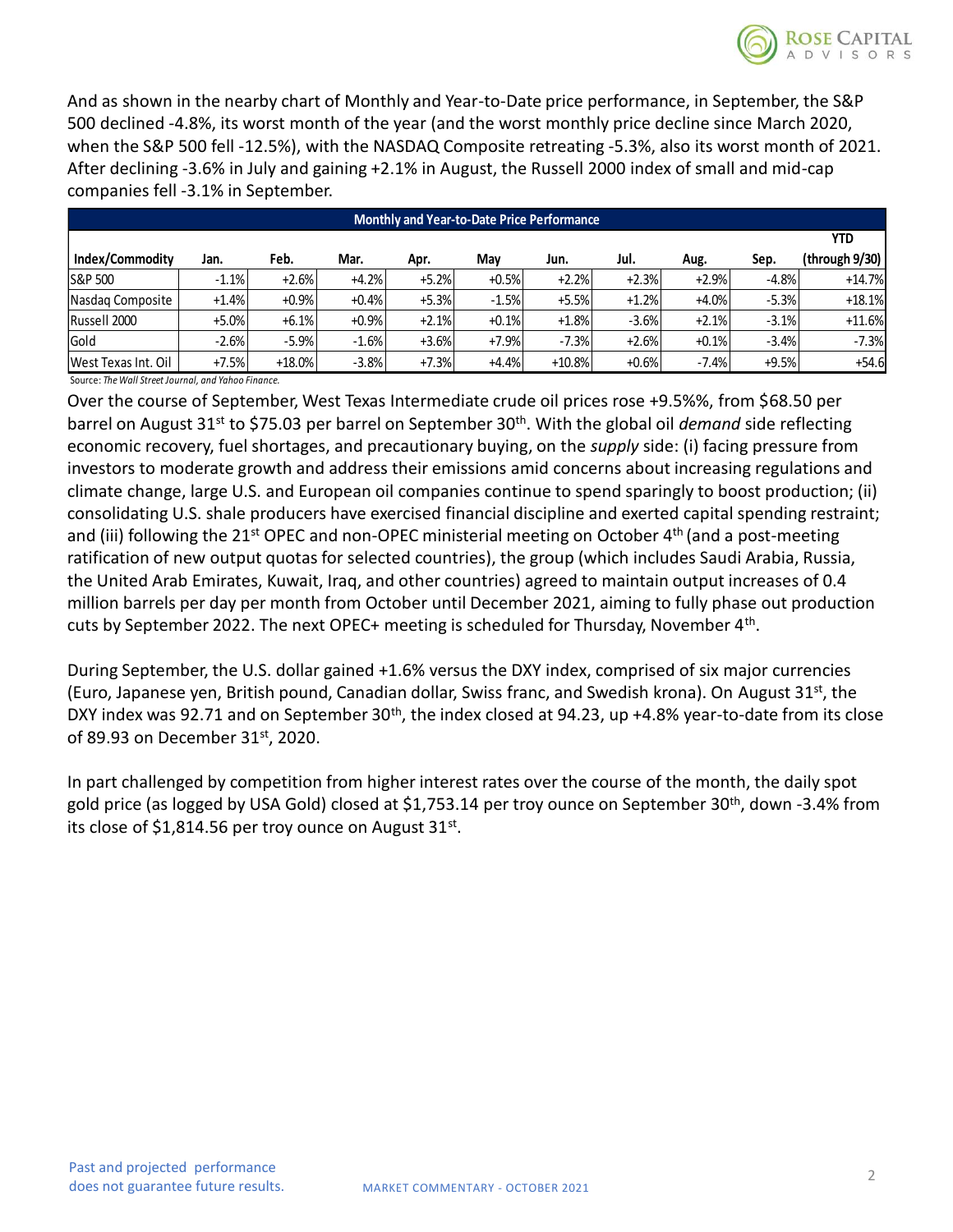

In the accompanying chart, month-end closing yield levels are shown for 2-year, 10-year, and 30-year U.S. Treasury securities, and these data are used to compute the month-to-month 2021 yield level changes (expressed in basis points), also shown nearby.

| Year-End 2020 and 2021 Month-End Treasury Securities Closing Yield Levels |         |         |                |                |         |        |                |                |         |         |
|---------------------------------------------------------------------------|---------|---------|----------------|----------------|---------|--------|----------------|----------------|---------|---------|
| <b>Security</b>                                                           | Dec. 31 | Jan. 29 | <b>Feb. 26</b> | <b>Mar. 31</b> | Apr. 30 | 28-May | <b>Jun. 30</b> | <b>Jul. 30</b> | Aug. 31 | Sep. 30 |
|                                                                           |         |         |                |                |         |        |                |                |         |         |
| 2-Year                                                                    | 0.13%   | 0.11%   | 0.14%          | 0.16%          | 0.16%   | 0.14%  | 0.25%          | 0.19%          | 0.20%   | 0.28%   |
| 10-Year                                                                   | 0.93%   | 1.11%   | 1.44%          | 1.74%          | 1.65%   | 1.58%  | 1.45%          | 1.24%          | 1.30%   | 1.52%   |
| 30-Year                                                                   | 1.65%   | 1.87%   | 2.17%          | 2.41%          | 2.30%   | 2.26%  | 2.06%          | 1.89%          | 1.92%   | 2.05%   |

Source: *The Wall Street Journal,* and Yahoo Finance.

| Month-to-Month 2021 Yield Level Changes (in Basis Points) |       |       |       |       |     |       |          |      |       |
|-----------------------------------------------------------|-------|-------|-------|-------|-----|-------|----------|------|-------|
| <b>Security</b>                                           | Jan.  | Feb.  | Mar.  | Apr.  | May | Jun.  | Jul.     | Aug. | Sep.  |
| 2-Year                                                    | - 2   | +3    | $+2$  |       | -2  | $+11$ | -6       |      | $+8$  |
| 10-Year                                                   | $+18$ | $+33$ | $+30$ | -9    | -7  | -131  | -21      | +6   | $+22$ |
| 30-Year                                                   | +22   | $+30$ | $+24$ | $-11$ | -4  | $-20$ | $-1^{-}$ | +3   | $+13$ |
| Source: The Wall Street Journal, and Yahoo Finance.       |       |       |       |       |     |       |          |      |       |

As depicted nearby, for 2-year U.S. Treasury securities, after rising 11 basis points in June and declining six basis points in July, yields rose by one basis point in August and eight basis points (0.08%) in the most recent month, to close September 30<sup>th</sup> at 0.28%, where they are up 15 basis points (0.15%) since their closing level of 0.13% on December  $31<sup>st</sup>$ , 2020.

For 10-year U.S. Treasury securities, after declining 13 basis points in June and another 21 basis points in July, yields rose by six basis points in August and 22 basis points (0.22%) in the most recent month, to close September 30<sup>th</sup> at 1.52%, where they are up 59 basis points (0.59%) since their closing level of 0.93% on December 31<sup>st</sup>, 2020. It can be seen in the charts that this year's upward move in 10-year U.S. Treasury yields has essentially taken place in the January, February, and March time frame.

A somewhat similar pattern to this year's path of 10-year U.S. Treasury yields has evolved in the yield levels of 30-year U.S. Treasury securities. For 30-year U.S. Treasury securities, after declining 20 basis points in June and another 17 basis points in July, yields rose by three basis points in August and 13 basis points (0.13%) in the most recent month, to close September 30<sup>th</sup> at 2.05%, where they are up 40 basis points (0.40%) since their closing level of 1.65% on December 31 $st$ , 2020. It is worth noting in the charts that this year's upward move in 30-year U.S. Treasury yields has also essentially taken place in the January, February, and March interval.

The following sections review several of what in our opinion represent important Financial Asset Tailwinds (defined as "a force or influence that advances progress toward an improved condition") and Financial Asset Headwinds (defined as "a force or influence that inhibits progress") likely to affect financial asset prices in the period ahead.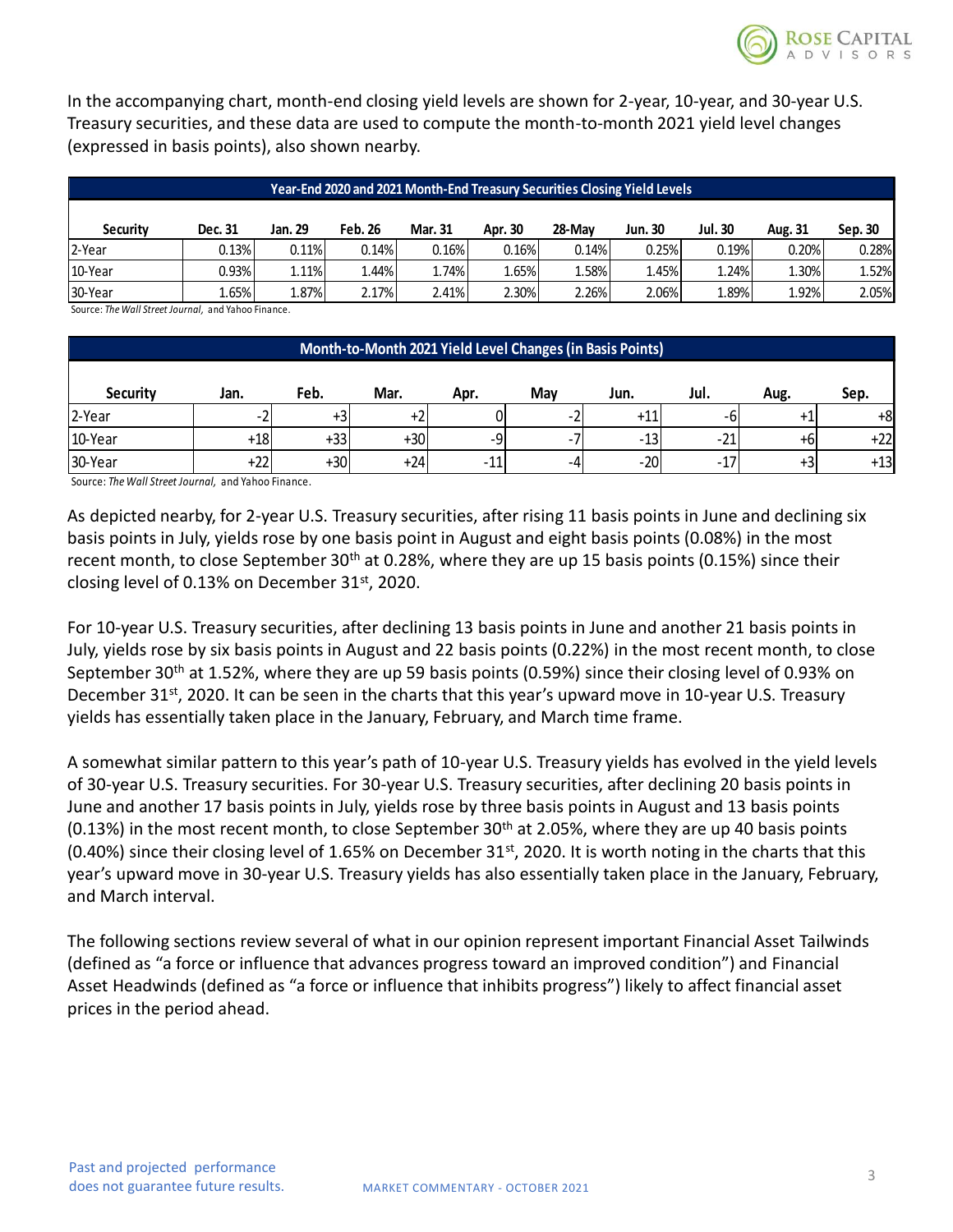

#### **Financial Asset Tailwinds**

**Monetary Policy:** At his press conference following the September 21-22 Federal Open Market Committee (FOMC) meeting, Fed Chair Jerome Powell opined that a "reasonably good" employment report would be needed for the FOMC to commence tapering its \$120 billion in monthly securities purchases. Chair Powell also indicated that inflation was staying higher for longer than he anticipated, while at the same time stating that he still believes that inflation is transitory. On the surface, the September jobs report (the "Establishment Survey," conducted monthly by the Bureau of Labor Statistics in the U.S. Department of Labor) appeared to be a disappointment, with just +194,000 jobs added, well below consensus estimates of +500,000 jobs growth — as shown in the left panel of the charts below, a distinct slowdown from the prior two months.



In our opinion, several positive elements within the overall September employment report may well keep the Fed on track to begin tapering in November or December of this year. They include, among other elements:

- i. The +526,000 jobs gains reported by the "Household Survey," conducted monthly by the U.S. Census Bureau in the Department of Commerce (which reaches self-employed and small family businesses which the Establishment Survey does not);
- ii. The robust revisions of +169,000 to the prior two months of Establishment Survey data;
- iii. The +317,000 September gain in private sector payrolls (shown in the right panel of the charts above);
- iv. A decline in the September unemployment rate ("U-3") to 4.8% versus 5.2% in August;
- v. A decline in the underemployment rate ("U-6") from 8.8% in August to 8.5% in September;
- vi. Week-by-week reductions in the number of Americans filing for initial unemployment claims (a proxy for layoffs) indicating that the number of job openings continues to outpace the number of unemployed workers, with many employers reporting strong demand for workers and difficulties in filling open positions;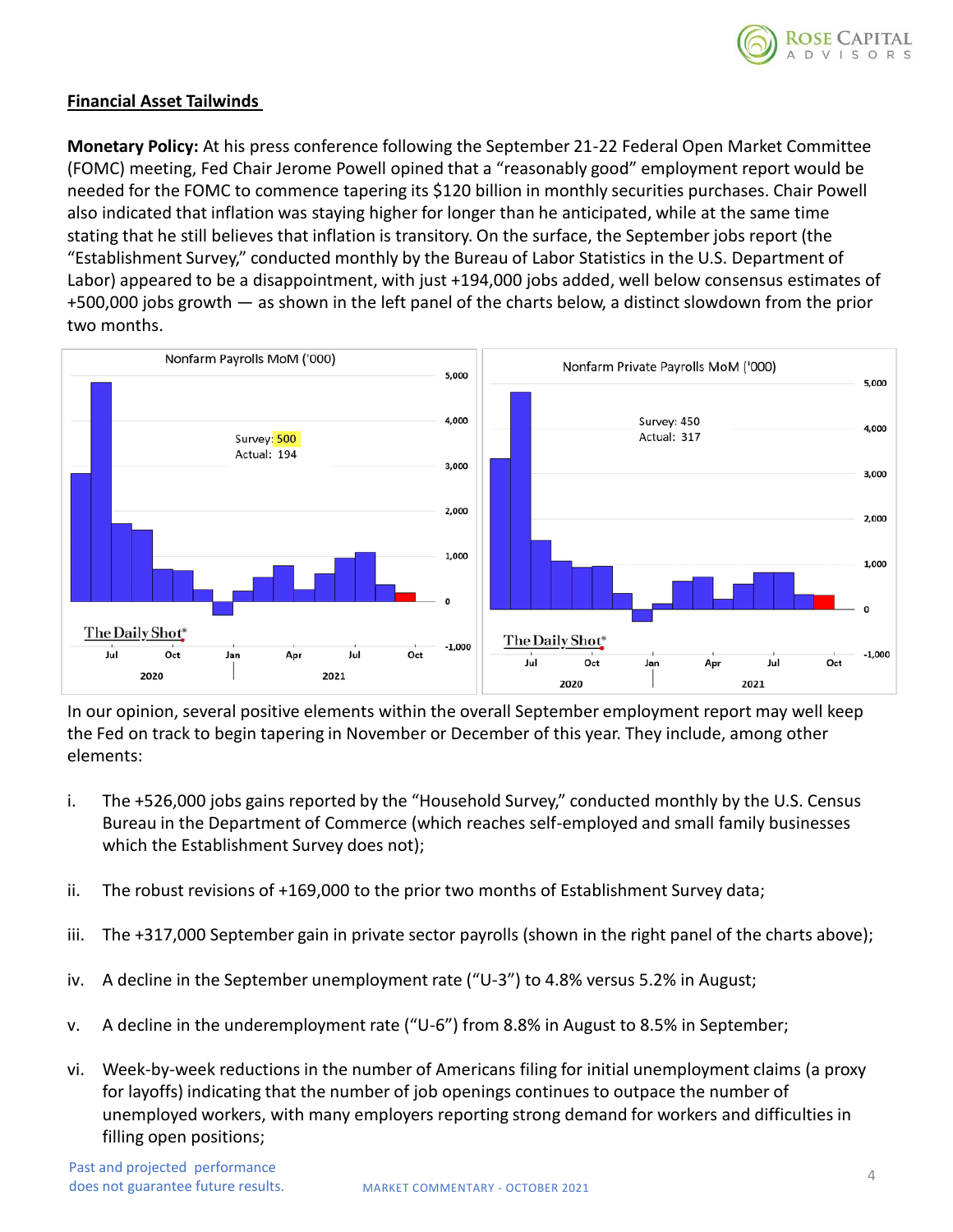

- vii. An increase in Average Hourly Earnings (well distributed across wage cohorts and industry sectors) of +0.6% in September, increasing the year-over-year rate to +4.6% (with six-month annualized wage growth coming in at +6.0%);
- viii. A robust increase of +9.6% over the past 12 months in the Aggregate Income Proxy (defined as hours worked x hourly wages = actual total take home pay); and not least, (ix) our expectation of continued employment progress in coming months, driven by strong labor demand, coupled with easing labor supply constraints and improving Covid-19 infection rates.

We believe that equity valuations will be meaningfully influenced by the level of policy interest rates set by the Fed, as well as by the slope of the U.S. Treasury yield curve. As shown in the nearby chart, as of October 10<sup>th</sup>, the pricing of fed funds futures indicated a 65% probability of two fed rate hikes in 2022, up from a 40% probability as recently as early September. If the Fed raises its policy rates by only a modest 25 basis points each time it makes a rate hike, and the yield curve does not steepen dramatically, 10 year U.S. Treasury Yields could theoretically remain in the 2.00-2.50% range.



With rapidly rising energy prices and wage growth affecting inflation expectations, it is quite plausible that 10-year U.S. Treasury yields could rise beyond this range. Additional important factors to monitor closely at this point include:

i. Not only the *level* of yields, but the *speed* of yield changes;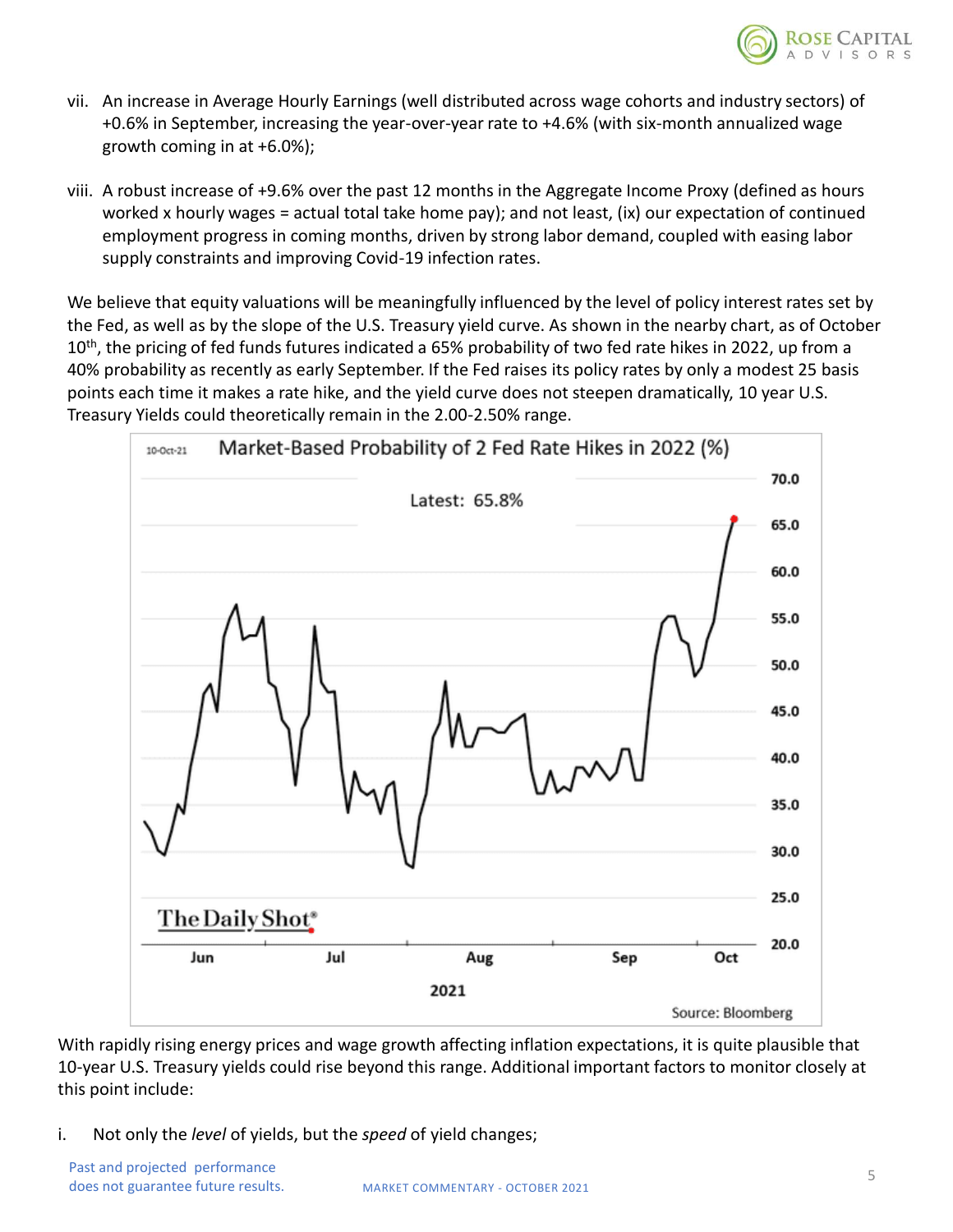

- ii. Whether financial market participants are confident that Fed policy officials have an adequate understanding of ongoing inflationary pressures; and
- iii. Financial markets' interpretation of who will be appointed (or reappointed) to the following Fed positions: (a) Fed Chair Jerome Powell — his term as Chair expires in February 2022; (b) Fed Vice Chair Richard Clarida — his term as Vice Chair expires in September 2022; (c) Fed Vice Chair for Supervision Randal Quarles — his term as Vice Chair for Supervision ends in October 2021; (d) Boston Fed President Eric Rosengren — his position has been vacant since September 30<sup>th</sup>; and (e) Dallas Fed President Robert Kaplan - his position has been vacant since October 8<sup>th</sup>.

**Economic Growth:** Following 1Q21 GDP growth of +6.4% annualized and 2Q21 GDP growth of +6.7% annualized, slowing rates of consumer spending have led to downward revisions to estimated 3Q21 GDP growth. With 3Q21 consumer spending estimated to be growing at a +1.4% annual rate, as of October 8<sup>th</sup>, the GDPNow forecasting model of the Federal Reserve Bank of Atlanta was estimating a +1.3% annualized rate of GDP growth in the third quarter.

As of September 15<sup>th</sup>, the Conference Board forecasts that 2021 U.S. real GDP growth, after declining -3.4% in 2020, will come in at +5.9% (year-over-year), a downgrade from their August outlook and incorporating the larger-than-expected effects that the Covid-19 Delta variant has had on the economy. Looking beyond 2021, the Conference Board forecasts that the U.S. economy will grow by +3.8% percent (year-over-year) in 2022 and +3.0 % (year-over-year) in 2023.

Among the constructive factors reflecting and affecting U.S. economic growth are:

- i. The September Empire State General Business Conditions index was 34.3, versus 18.3 in August;
- ii. The September Philadelphia Fed Business Outlook index was 30.7, versus 19.4 in August;
- iii. August Retail Sales rose +0.7% month-over- month, versus -1.8% in July and +0.9% in June;
- iv. The August NFIB Small Business Optimism index was 100.1, versus 99.7 in July;
- v. August Durable Goods Orders rose +1.8% month-over-month (and were up 15 of the previous 16 months) versus +0.5% in July;
- vi. July Home Prices rose +19.7% (the fourth consecutive month in which the rate of home price appreciation set a record);
- vii. August Personal Income grew +0.2% month-over-month versus +0.8% in July, and August Personal Consumption Expenditures gained +0.8% month-over-month versus -0.1% in July;
- viii. September's ISM-Manufacturing index registered a robust 61.1 versus 59.9 in August;
- ix. September's ISM-Services index registered an impressive 61.9 versus 61.7 in August; and
- x. The August Lead Economic Indicators gained +0.9% versus July's +0.8% and June's +0.6%.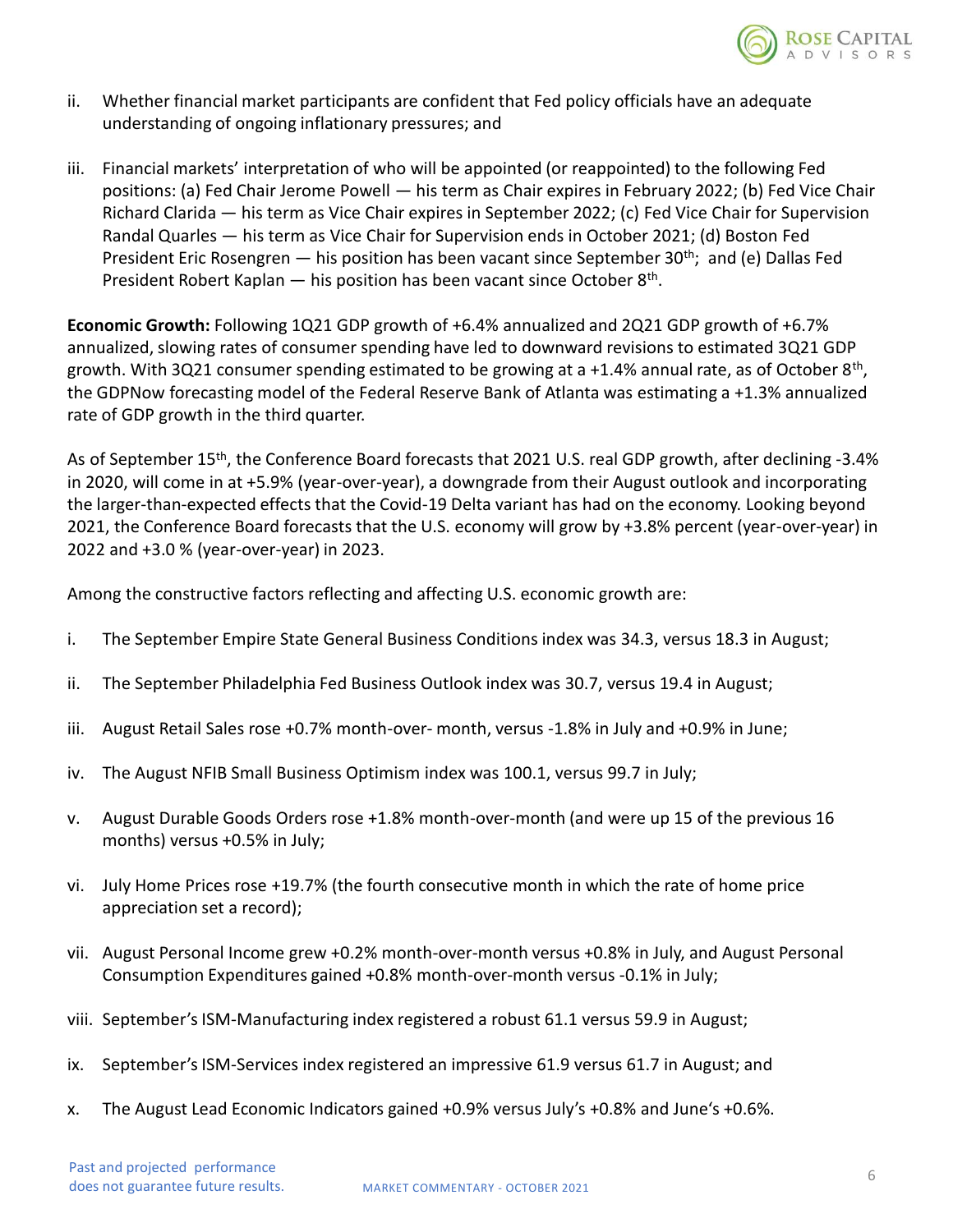

Among the worrisome factors affecting U.S. economic growth are:

- i. September's Conference Board Consumer Confidence reading fell to 109.3 versus 115.2 in August, below expectations and suggesting that companies have become more cautious amid concerns about the Delta variant of the coronavirus and the economic outlook;
- ii. August's construction spending was virtually unchanged versus +0.3% in July, and January through August year-to-date came in at +7.0%, as increased activity in public sector projects was offset by private sector weakness; and
- iii. Economic activity has downshifted in China, the world's second largest economy, with August's Industrial Production +5.3% year-over-year versus +6.4% in July, August's Retail Sales +2.5% year-overyear versus +8.5% in July, and the January-August year-to-date Fixed Asset Investment +8.9% versus +10.3% in the previous interval.

Our base case view remains that the U.S. economy is continuing on a positive growth trajectory, as the growth rate slows somewhat from the rapid rates of recovery experienced late last year and early this year. Labor shortages, logistical bottlenecks, Delta variant disruptions, and cost pressures have dampened the growth outlook for the second half of 2021, with the shortfall from prior full year growth estimates being partially added to full year GDP growth estimates for 2022. The rebound in private business investment, an important component of helping to ease supply bottlenecks, remains in its early stages and is subject to reductions reflecting the uncertain outlook for final demand.

**Corporate Profits:** During the current 2021 third calendar quarter earnings reporting season, investors need to play close attention to corporate CEOs' and CFOs' revenue and earnings comments — with particular focus on: (i) profit margins; (ii) pricing experience (prices paid as well as prices received) for labor, logistics, transportation, and raw materials; and (iii) the forward outlook from economy-sensitive sectors such as airlines, credit card companies, theme parks, cruise lines, restaurants, and numerous other industry groups leveraged to the economic recovery and reopening. Given that a good deal of the anticipated positive profits news may already be reflected in equity valuations, of critical importance in the period ahead will be the magnitude and direction of analysts' earnings revisions, not only for 4Q21, but also for each quarter and the entirety of calendar year 2022. With year-over-year economic growth projected to slow in the coming calendar year, profits growth in the first half of 2022 is likely to be considerably less robust than in the second half of 2021. Judicious discernment will thus be critical in the selection of sectors, companies, and investment managers. For more of our thinking, please refer in the Portfolio Positioning Tactics section of this *Commentary*, to "Equity Emphases and De-emphases," "Focus on Strength and Quality," and "Balancing Growth and Value Sectors."

**Pandemic Attenuation:** According to the Centers for Disease Control and Prevention, the U.S. seven-day average of daily new Covid-19 cases (adjusted for holiday anomalies) peaked at 166,105 on September 1st and by October 6<sup>th</sup>, the seven-day average of daily new Covid-19 cases had fallen -39%, to 101,262. Over the same time frame, hospitalizations declined -30%, and mortalities (which usually change direction a few weeks after cases) had declined -13% from September 20<sup>th</sup> through October 6<sup>th</sup>. As the Delta variant of Covid-19 shows signs of receding, over 80% of the total American population has received at least one shot or has reached natural immunity due to having contracted the coronavirus. With 6.8% of the total American population under five years old and thus not vaccinated, in the aggregate, at least 87% of the U.S. population has had a shot, has attained natural immunity, or is under five years of age. Including boosters,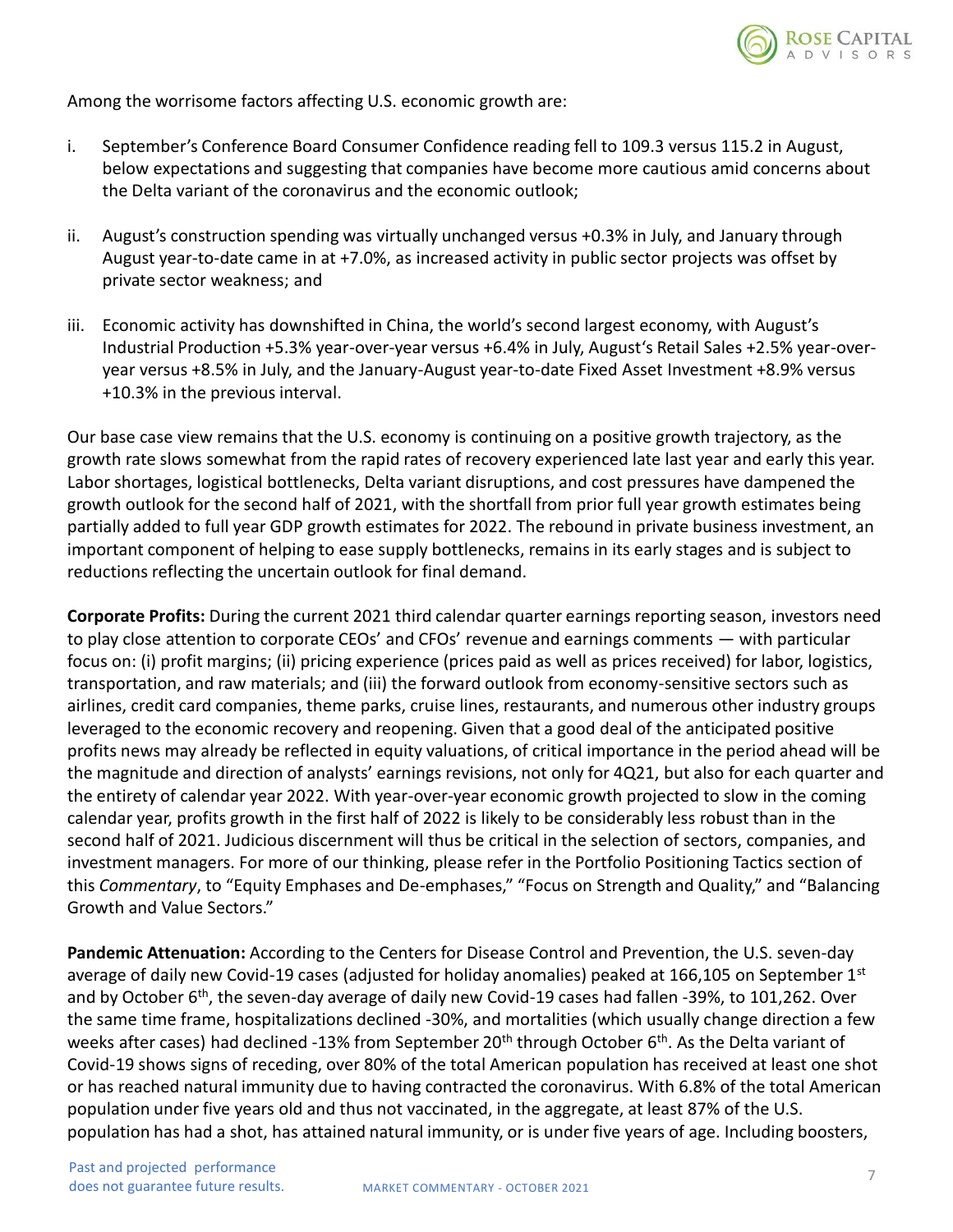

800,000 vaccinations are being administered per day, with various corporate and governmental employers' mandates requiring more individuals to get vaccinated. Allowing for our distinct lack of epidemiological competence, at this point it is possible that the virus will surge again, while it is also possible that the U.S. population has developed sufficient immunity that the Delta variant will prove to have been the last major wave of the pandemic. In early October, after its oral antiviral drug (molnupiravir) was shown in a late stage trial to cut the risk of hospitalization or death in Covid-19 patients by close to 50%, the pharmaceutical company Merck requested FDA emergency use authorization to treat mild to moderate Covid-19 in adults who are at risk for developing a severe form of the disease. If cleared by the regulators, the drug will represent the first oral antiviral which would allow patients contracting Covid-19 to avoid hospitalization. Further impetus for suppressing the pandemic, lifting restrictions, modulating shutdowns, and amplifying economic activity should come from the availability and application of molnupiravir.

**Energy Supply and Demand:** In many parts of the globe, governments, businesses, consumers, and investors have vividly taken note of shortages, supply-demand imbalances, and rising prices for oil, natural gas, coal, and certain other energy sources. The accompanying chart shows that the nearby NYMEX Crude Oil futures contract has been on an upward path for a good part of 2021  $-$  and as of October 11<sup>th</sup>, had reached \$80.90 a barrel, a price last seen seven years ago, at the end of 2014.



In September, the S&P 500 Energy Sector rose +9.3% — the only S&P 500 sector in positive territory — with June 2008 the sole previous time the S&P 500 Energy Sector was the only sector up in a month. U.S. natural gas futures rose +60.7% in September and as of early October, U.S. gasoline prices averaged \$3.29 a gallon, up \$1.00 per gallon versus October 2020 (and the highest in seven years). In Europe, the United Kingdom, China, India, and Brazil — among other countries — users of energy have faced rationing, some episodes of panic buying, power cuts, and blackouts. To a certain extent, energy output from these sources has been constrained by financial conservatism, government policy, capital spending discipline, and an increased emphasis on renewable sources of energy. Recognizing that these conditions may persist for some time in the future, our investment posture continues to favor selective exposure both to fossil fuel-based producers and to renewable energy sources. It is worth remembering that elevated energy prices can inhibit consumer and business spending as they may represent a form of "tax" that reduces disposable income.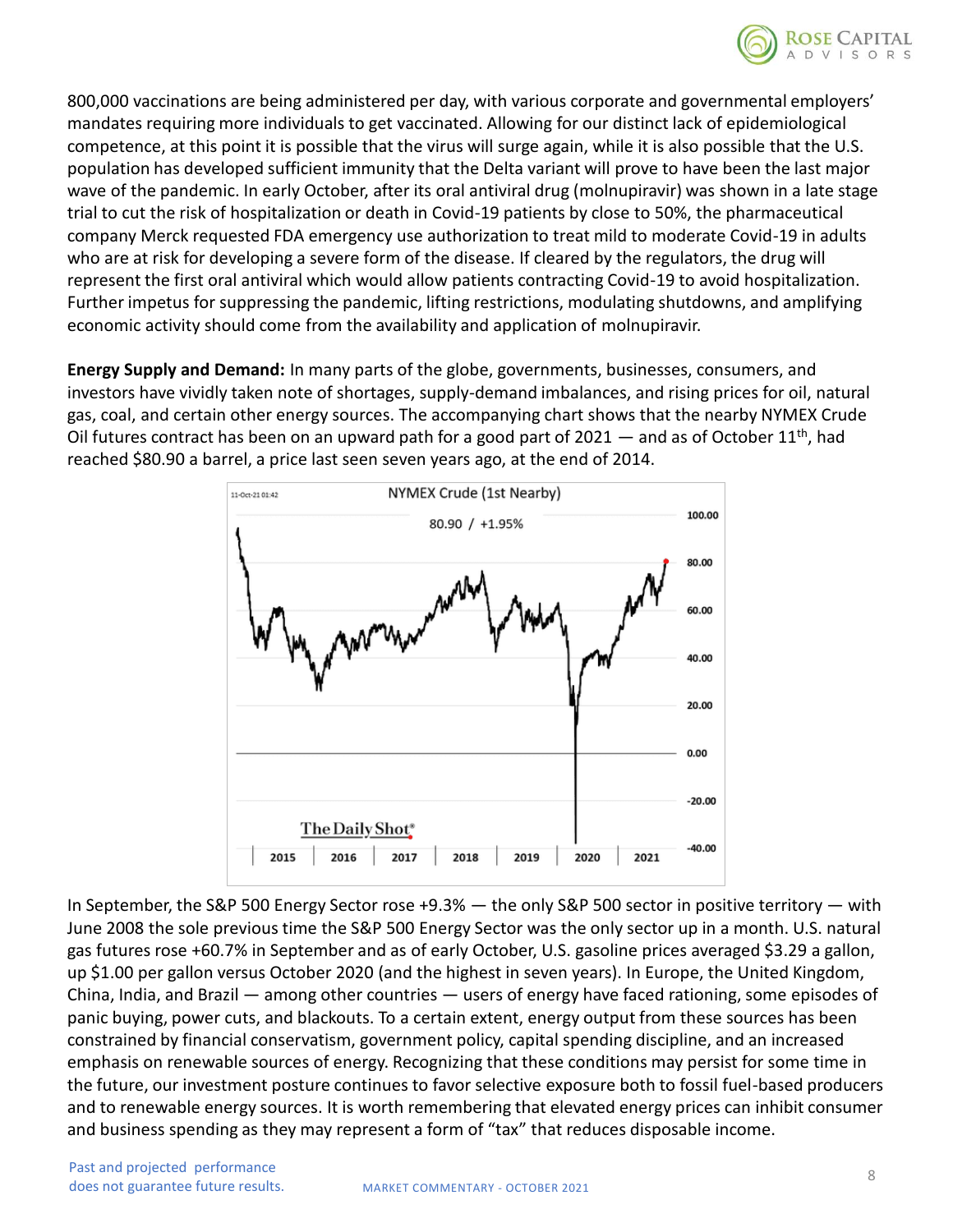

#### **Financial Asset Headwinds**

**Political Developments:** For some degree of historical perspective, from 1936-1920, the S&P 500 index has averaged +6.7% per year (total return) during the first year of a four-year presidential term, +8.7% per year during the second year, +18.5% per year during the third year, and +9.8% per year during the fourth year.

In recent weeks, financial asset markets have been meaningfully affected by Democrats' and Republicans' serious intra-and inter-party disputes over programs and issues including: (i) passing a budget to fund the federal government on a timely basis (and thus avoiding a government shutdown); (ii) raising the nation's debt ceiling (to avert a default by the United States and risk missing payments to Social Security recipients and the military, among other parties); (iii) proposed sweeping overhauls of America's physical and social infrastructure; and— possibly critically important for financial asset prices — (iv) consideration of increased corporate and personal top bracket tax rates, potentially accompanied by the re-introduction of full state and local tax ("SALT") write-offs.

Perhaps the elevated degree of political deadlock, brinksmanship, and acrimony can be traced to the passionate views held on either side of the aisle and the difficulties of passing sweeping legislative actions given the narrow margin in the national elections held on November 3rd, 2020. In the current 117<sup>th</sup> U.S. Congress, the 435-member House of Representatives consists of 220 seats held by Democrats and 212 seats held by Republicans, with 3 vacancies, and the Senate is tied, with 50 seats held by Democrats and 50 seats held by Republicans; by contrast, the 88th U.S. Congress was able to pass the Great Society programs in 1964 with Democrats having large majorities in the Senate, 68-32, and in the House of Representatives, 295-140.

A debt default could: (i) spark significant volatility in U.S. and global equities, fixed income, and currency prices; (ii) risk a downgrade to America's credit rating (even as Fitch Ratings Inc. and Moody's Investors Service have continued to rate U.S. debt as triple-A, Standard & Poor's — citing the degree of domestic lawmakers' dysfunctional discord — lowered the United States' debt rating from AAA to AA+ on Friday, August  $5<sup>th</sup>$ , 2011); and (iii) cast serious doubt on the U.S. dollar's preeminent role in global trade and finance. In view of the widespread comprehension of the extraordinarily negative consequences of a U.S. Treasury debt default, we assign a very low (although not zero) probability to such an event, even as significant market-moving histrionics and rhetoric are likely to be witnessed prior to raising America's federal debt ceiling.

On Thursday, October 7<sup>th</sup>, the U.S. Senate voted 50-48 to raise the debt ceiling through early December, and on Tuesday, by a vote of 219-206, the House of Representatives passed the bill and forwarded it to President Biden for his signatures. The stopgap nature of this debt ceiling postponement sets up another consequential deadline for what U.S. Treasury officials estimate will be around Thursday, December 2<sup>nd</sup> or Friday, December 3<sup>rd</sup>.

Because it would remove some degree of persisting uncertainty, our view holds that if and when a more lasting debt ceiling deal is finally struck, financial market participants would likely view such an outcome in a positive light. Nevertheless, it is possible that in late November or early December —after engaging in the same disputatiousness drama all over again — the participants may find themselves unable to reach a compromise agreement, therefore avoiding the politically fraught decision and producing another "postponement-style" outcome.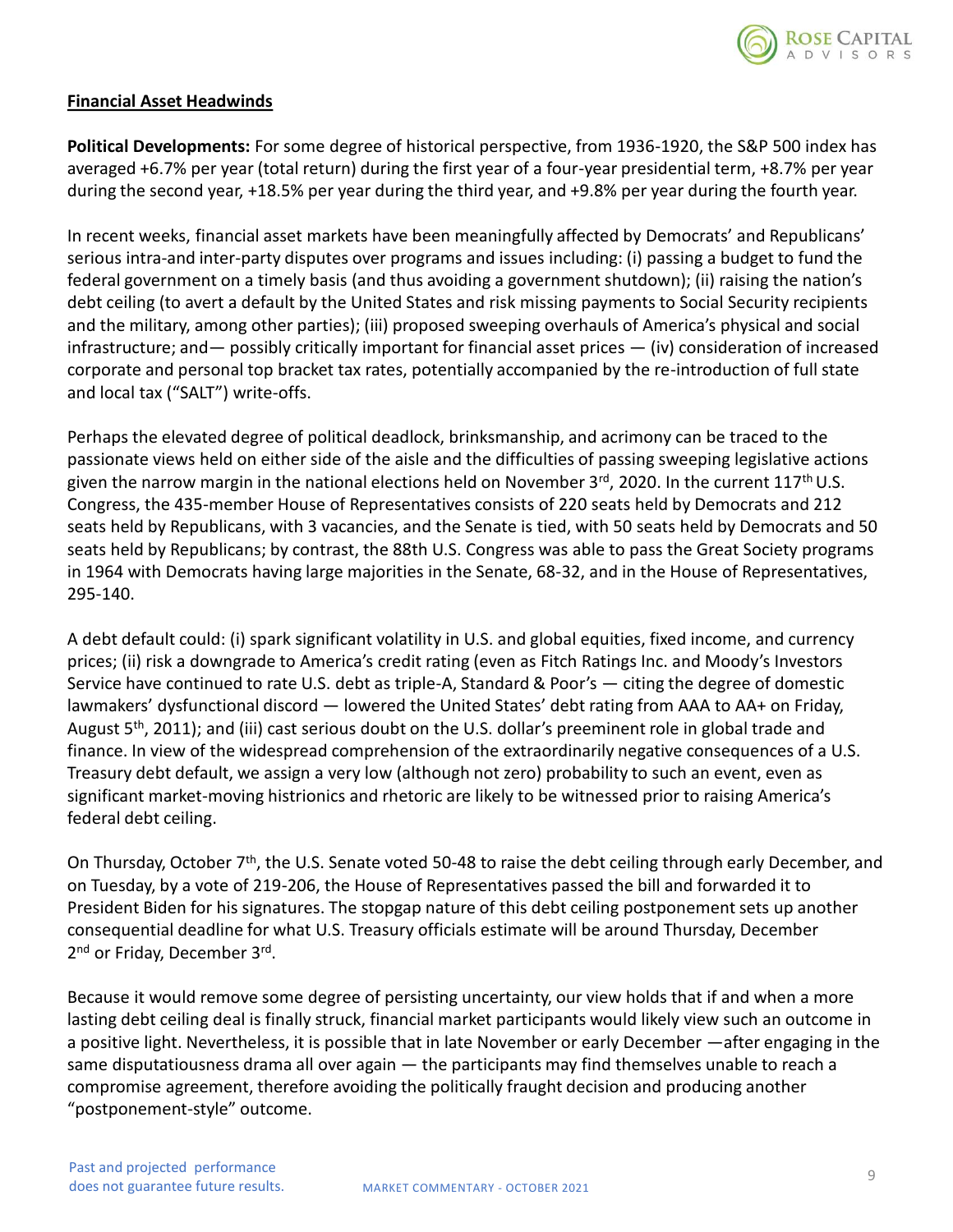

**Inflation:** Due to surging demand (associated with the economic reopening and trillions of federal aid dollars flooding through the economy), constricted supplies of virus-sensitive components and other materials, labor shortages, food and fuel price increases, and ongoing supply chain issues, the growth rate of consumer prices and producer prices has remained higher than government officials, the business sector, and the public at large have anticipated. For instance, as calculated by the Federal Reserve Board and the 12 Federal Reserve District Presidents, the median estimate of the Personal Consumption Expenditures inflation rate for 2021 as a whole was +1.8% as of December, +2.4% as of March, +3.4% as of June, and +4.2% in September. Moreover, an increasing number of corporate executives have indicated that they expect higher costs to endure longer than they had previously thought.

| <b>Comparative Inflation Rates</b> |                          |                |                         |                |  |  |  |  |  |
|------------------------------------|--------------------------|----------------|-------------------------|----------------|--|--|--|--|--|
|                                    | September                |                | <b>August</b>           |                |  |  |  |  |  |
|                                    | <b>Month-Over-Month</b>  | Year-Over-year | <b>Month-Over-Month</b> | Year-Over-year |  |  |  |  |  |
| <b>Headline CPI</b>                | $+0.4%$                  | $+5.4%$        | $+0.3%$                 | $+5.3%$        |  |  |  |  |  |
| $\textsf{Core}^1$ CPI              | $+0.2%$                  | $+4.0%$        | $+0.1%$                 | $+4.0%$        |  |  |  |  |  |
| <b>Headline PPI</b>                | $+0.5%$                  | $+8.6%$        | $+0.7%$                 | $+8.3%$        |  |  |  |  |  |
| $Core1$ PPI                        | $+0.1%$                  | $+6.8%$        | $+0.3%$                 | $+6.7%$        |  |  |  |  |  |
| <b>Headline PCE</b>                | Released at 8:30 AM      |                | $+0.4%$                 | $+4.3%$        |  |  |  |  |  |
| Core <sup>1</sup> PCE              | Eastern Time on 10/29/21 |                | $+0.3%$                 | $+3.6%$        |  |  |  |  |  |

The nearby table displays August and September inflation in consumer and producer prices.

1 Excluding food and energy prices

Source: *The Wall Street Journal* .

It can be seen that on a year-over-year basis in September, the headline Consumer Price index rose +5.4% (close to the highest in 12 years) and the core (excluding food and energy) Consumer Price index increased +4.0%. Similar, in September the headline Producer Price Index rose +8.6% and the core (excluding food and energy) Producer Price Index increased +6.8%. The Federal Reserve Board's preferred inflation measure, the core (excluding food and energy) Personal Consumption Expenditures index, rose +3.6% year-over-year in August. The September Personal Consumption Expenditures index data are scheduled to be released at 8:30 AM Eastern time on Friday, October 29<sup>th</sup>.

In his late-September Congressional testimony, Fed Chair Jay Powell indicated that the increase in the inflation rate is likely to be more persistent than previously expected. At the same time, he reiterated his expectation that the elevated inflation rates will ultimately turn out to be transitory.

As many Inflation measures have moved from signaling price stability to signaling acceleration in underlying inflation, financial market participants have been attempting to gauge just how enduring these high inflation rates will be as the economy continues to recover from the pandemic. In our opinion, investors should expect inflation to remain elevated until the bottlenecks in the global supply chain are alleviated, thus helping supply rise to meet high demand levels and theoretically bring down the rate of gain in prices. Such more balanced supply-demand conditions now currently appear likely to take several months or longer.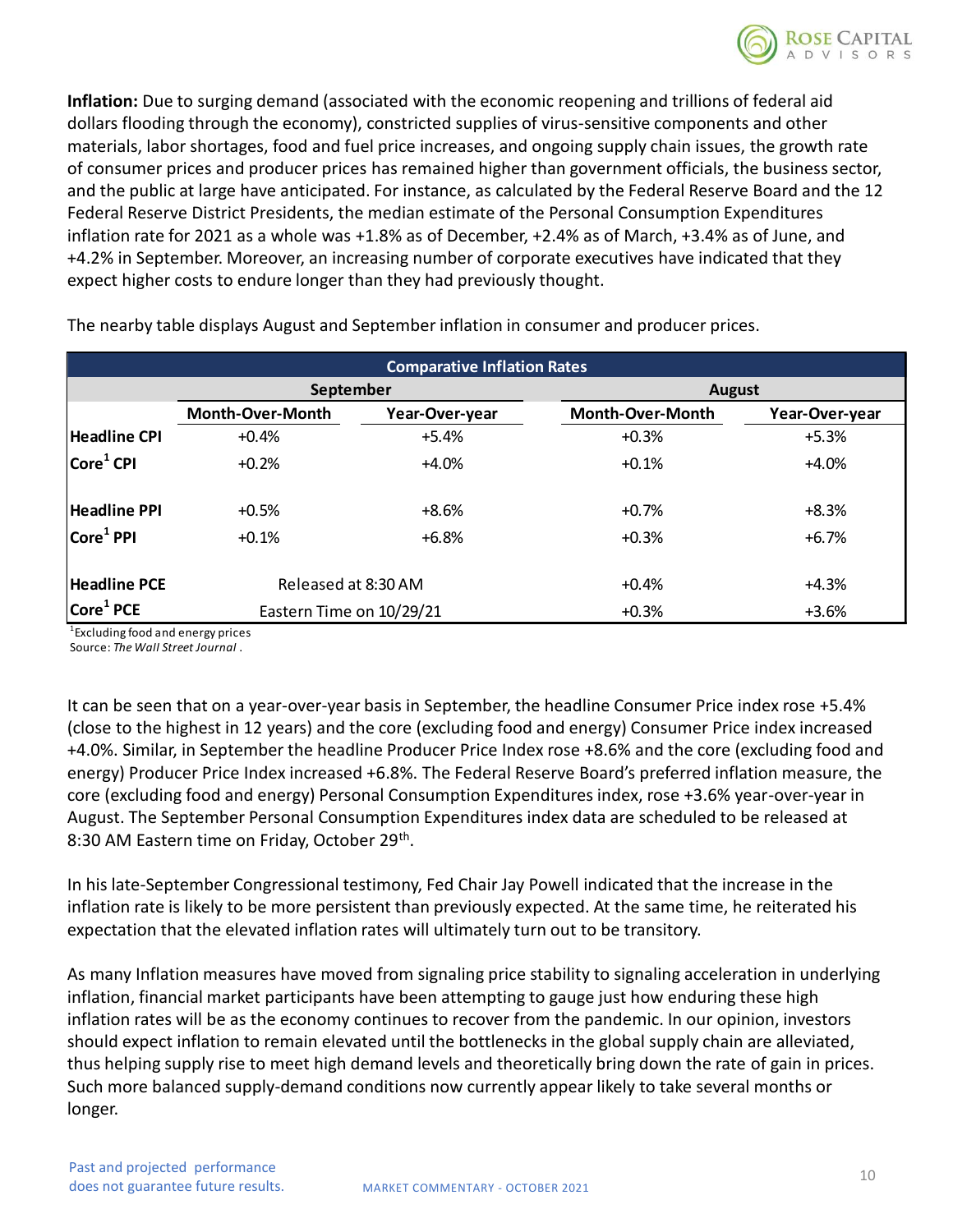

**China's Economy:** In the 2003-2009 decade, China's real GDP growth averaged +10.4% annually, and during the 2010-2019 decade, annual real GDP grew by an average of +7.7%. For calendar year 2021, China has established a 2021 growth target of "at least +6.0%" after registering its lowest rate of real GDP growth in four decades, +2.5% in 2020.

As of 2021, China's national priorities had decisively shifted from the "Growth at any Cost" objectives of two or three decades earlier to a number of other goals, including: common prosperity through societal redistribution of resources; achieving self-sufficiency and leadership in many advanced technologies; environmental awareness and energy transitioning; balanced economic growth and stability; establishing primacy in the world of central bank digital currencies; data ownership and data privacy; emphasis on measures to promote fair competition, crack down on corruption, and strengthen the role of state-owned enterprises; and not least, emphatically reining in the power of Big Technology companies and the financial industry.

China's real estate sector — with indebtedness (estimated by Nomura Securities) of \$5.2 trillion contributes 29% of the nation's GDP and appears to have become so overbuilt that it risks morphing from being an engine of growth to becoming a brake on the country's advance. In 2020, via initiatives intended to address concerns relating to financial, economic, and social stability, to reduce reliance on the real estate industry for sustainable economic growth, and to curb excesses in the property sector, the government announced "three red lines:" (i) the ratio of liabilities to assets must be below 70%; (ii) the ratio of net debt to equity must be below 100%; and (iii) the ratio of cash to short-term debt must be at least 100%.

Investors are seeking to grapple with the question of whether the significant liquidity and solvency issues associated with the China Evergrande Group (and to a growing degree, for similar enterprises in the real estate sector) will (i) remain primarily a China-specific issue, or (ii) influence investor psychology and asset prices across China's borders via some form(s) of economic contagion, financial contagion, or portfolio flows contagion. At the core of Evergrande's problems are its massive liabilities, which as of the middle of 2021, amounted to approximately \$304 billion (of which \$20 billion represented offshore dollardenominated bonds  $-$  on September 23<sup>rd</sup>, the company failed to pay \$83.5 million in interest due on some of its dollar-denominated debt, with a 30-day grace period before its nonpayment constitutes a default on these bonds). Other signs of financial stress emerged on numerous Chinese property firms' bonds as beleaguered issuers sought to delay payment deadlines and/or effectuate distressed debt exchanges.

In our opinion, a systemic crisis in China's financial sector currently appears to be a low probability event (yet potentially possible and by no means not *de minimis*). With events in a considerable degree of flux, it could happen that the Authorities' response to the problems of the highly indebted real estate sector actually leads to an acceleration of the reflationary policy measures that are already being pursued. Although at this point the issue does not seem to be a bearish game-changer, at the same time it calls for close monitoring, vigilant prior thought given to hedging strategies, appropriate husbanding of liquidity, and defensive asset allocation maneuvers.

Valuations: As can be seen in the nearby chart, relative to their 25-year average, as of September 30<sup>th</sup>, several mainstream valuation measures for the S&P 500 index appear overvalued. Two that we look at in particular are the forward price-earnings ratio and the Cyclically Adjusted Price Earnings ratio (also known as the CAPE price-earnings ratio, or the Shiller price-earnings ratio, calculated by dividing price by 10-year average inflation-adjusted earnings).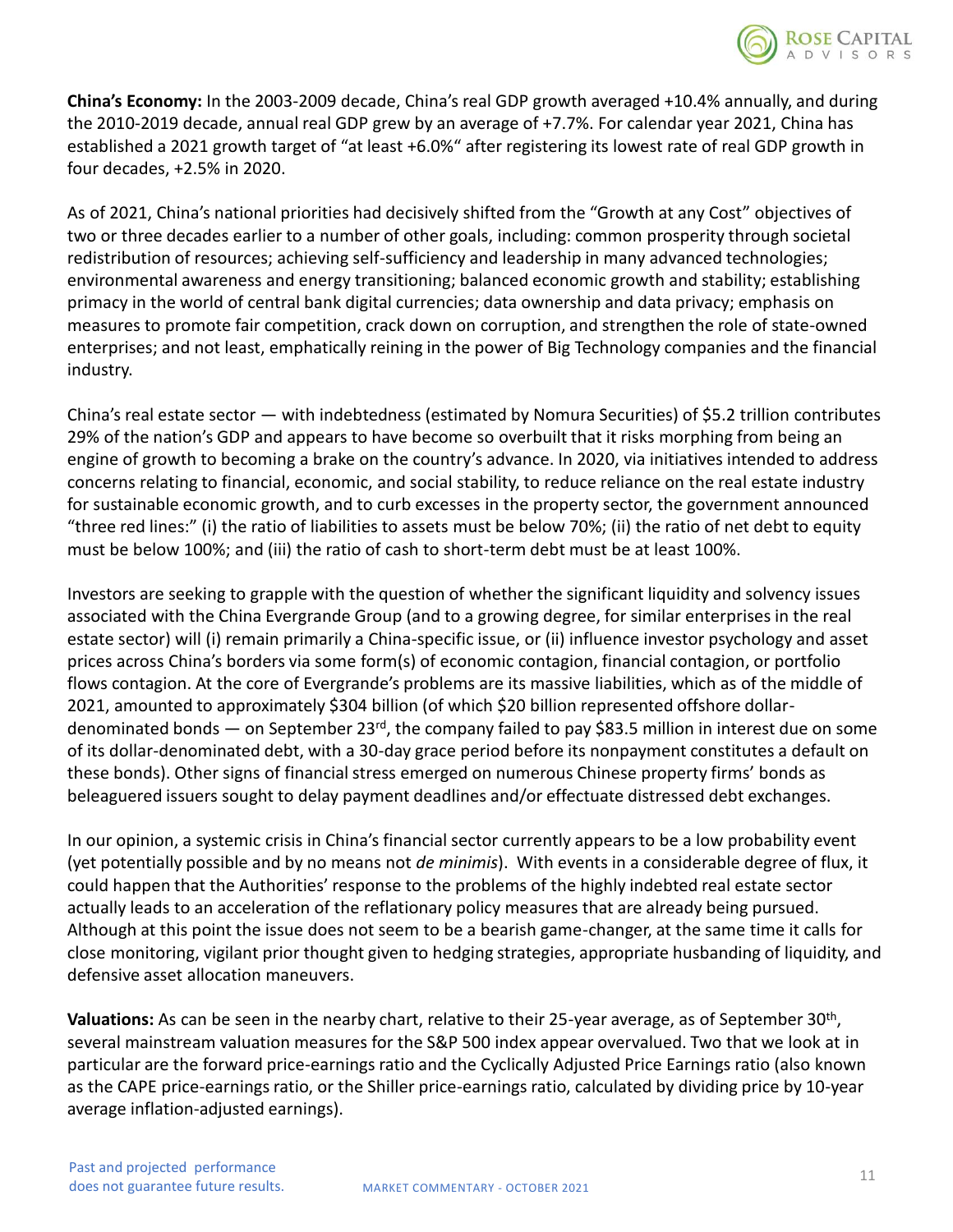

At a forward price-earnings ratio of 20.31 times earnings, the S&P 500 is 21% above its 25-year average of 16.78 times, or 1.06 standard deviations above its 25-year average. And at a Shiller price-earnings ratio of 36.96 times earnings, the S&P 500 is 33% above its 25-year average of 27.83 times, or 1.44 standard deviations above its 25-year average.



Source: FactSet, FRB, Robert Shiller, Standard & Poor's, Thomson Reuters, J.P. Morgan Asset Management.

Mindful of the lessons of the late 1990s dotcom bubble, the late 1980s Japanese equities bubble, and the late 1960s "nifty-50 one-decision stocks" bubble, we emphasize that although valuations are never a trigger for causing major upward or downward moves in financial asset prices, over the long term, valuations ultimately determine Investment performance. The S&P 500 index appears essentially priced for perfection, with very little margin of safety or room for predictive error. Assuming a 20 times price-earnings multiple on potential 2022 earnings of \$220 for the S&P 500 equates to a price level of 4400, a gain of only +1.1% from its October  $12<sup>th</sup>$  closing price of 4350.65.

…………………………………

The following sections contain a discussion of our current thinking about and approach to Portfolio Positioning Strategy, Portfolio Positioning Principles, and Portfolio Positioning Tactics.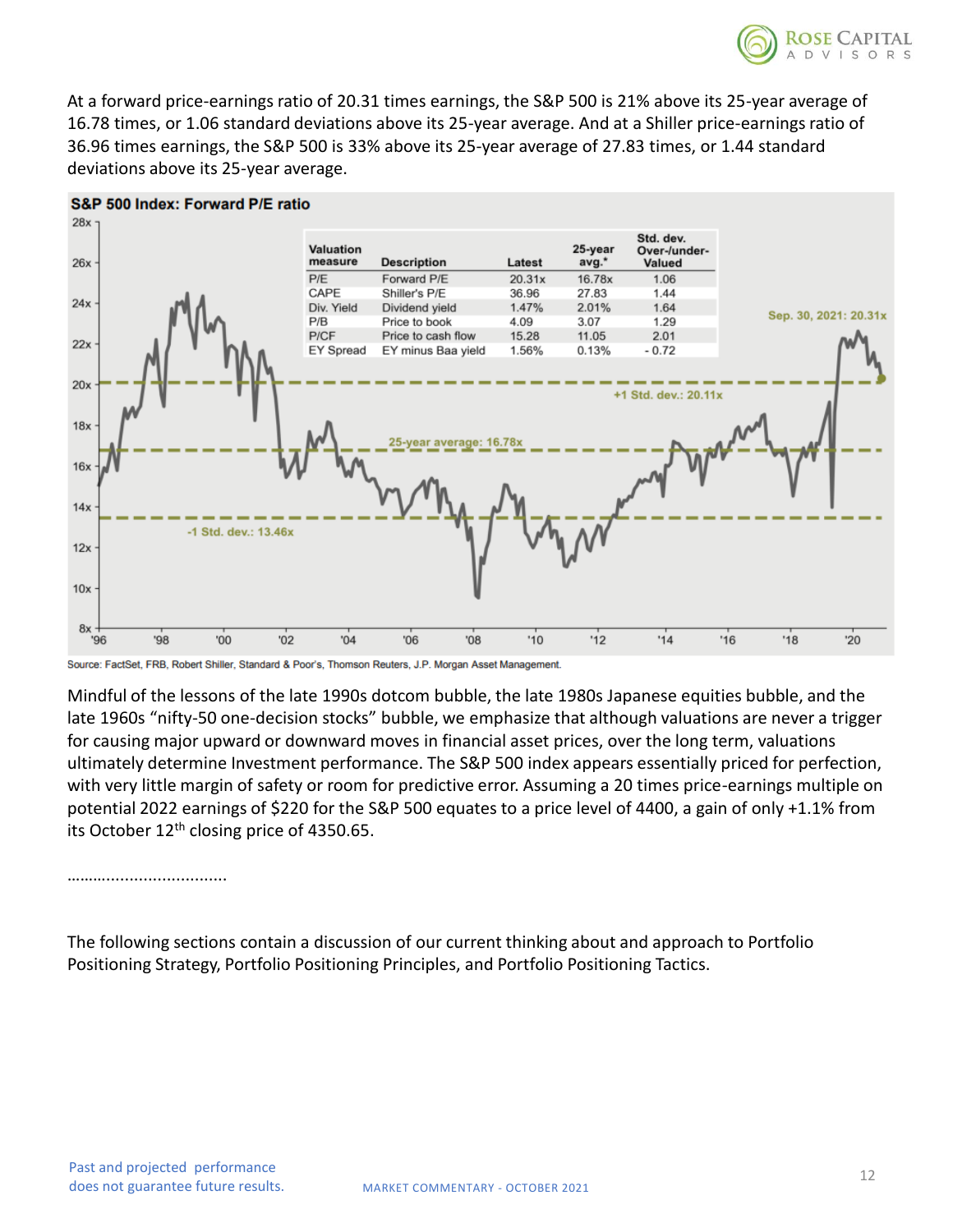

### **Portfolio Positioning Strategies:**

In the current slowing yet still relatively robust economic expansion and upwardly-trending inflation and yields environment, we believe that careful thought, planning, and attention needs to be devoted to the investor's most appropriate forms and vehicles for implementing the fundamental elements of Asset Allocation and Investment Strategy, which include:

- **i. Diversification:** while it doesn't guarantee a profit or ensure against a loss, diversification means having sustainably low- and negatively-correlated investment exposures that truly counterbalance price movements in other assets, particularly during times of great financial stress and/or market volatility;
- **ii. Rebalancing:** which encompasses using concepts of reversion to the mean to trim exposures to assets that have grown to represent too large a portion of the overall portfolio, while at the same time, adding exposure to *high-quality assets* that have fallen out of investor favor and suffered significant, though deemed not permanent, price declines vs. intrinsic value;
- **iii. Risk Management:** which involves recognizing when markets have become consumed by meme securities, momentum plays, "story stocks," and information overload — a situation that has pertained in recent experience to more than a few companies in the technology space — and understanding the degree of liquidity, the true pricing realism, and the appropriate roles of short-term liquid securities, real assets, financial assets, and alternative assets in decades-long (or longer) regimes of inflation, stagflation, deflation, monetary disruptions, and currency resets;
- **iv. Reinvestment:** which encompasses knowing when to emphasize and trade off income return versus capital growth, all the while keeping in mind the critical importance of discipline, equanimity, patience, tax awareness, and longevity in capturing and compounding dividend, coupon, rental, and other income flows; and
- **v. Asset Protection and Husbandry:** which encompass considerations of current and likely future income and capital gains taxation at the state, local, federal, and possibly international level; estate planning; relevant insurance design and structuring; cybersecurity shielding; portfolio monitoring and reporting; administrative costs; forms, frequency, and means of asset access; and asset custody.

#### **Portfolio Positioning Principles:**

We continue to allocate to a considered and considerable exposure to equities, with judicious shifts between styles, sectors, geographies, and — where appropriate from a cost, timing, tax, liquidity, and size standpoint — public versus private markets. Expressed below are a number of themes that we believe should be taken into consideration over the next few years in selecting asset categories, asset classes, asset managers, sectors, companies, and security types:

**i. Paying Attention to the Value of Money**: Taking advantage of (rather than being taken advantage of by) the likelihood of money printing, internal and external currency debasement, government debt monetization, and the 'Modern Monetary Theory' approach that to some degree in the pandemicresponse era has been pursued by the Authorities — within shifting money and credit cycles — to service America's massive *explicit* government and corporate indebtedness and the enormous *implicit* obligations of pension and healthcare promises;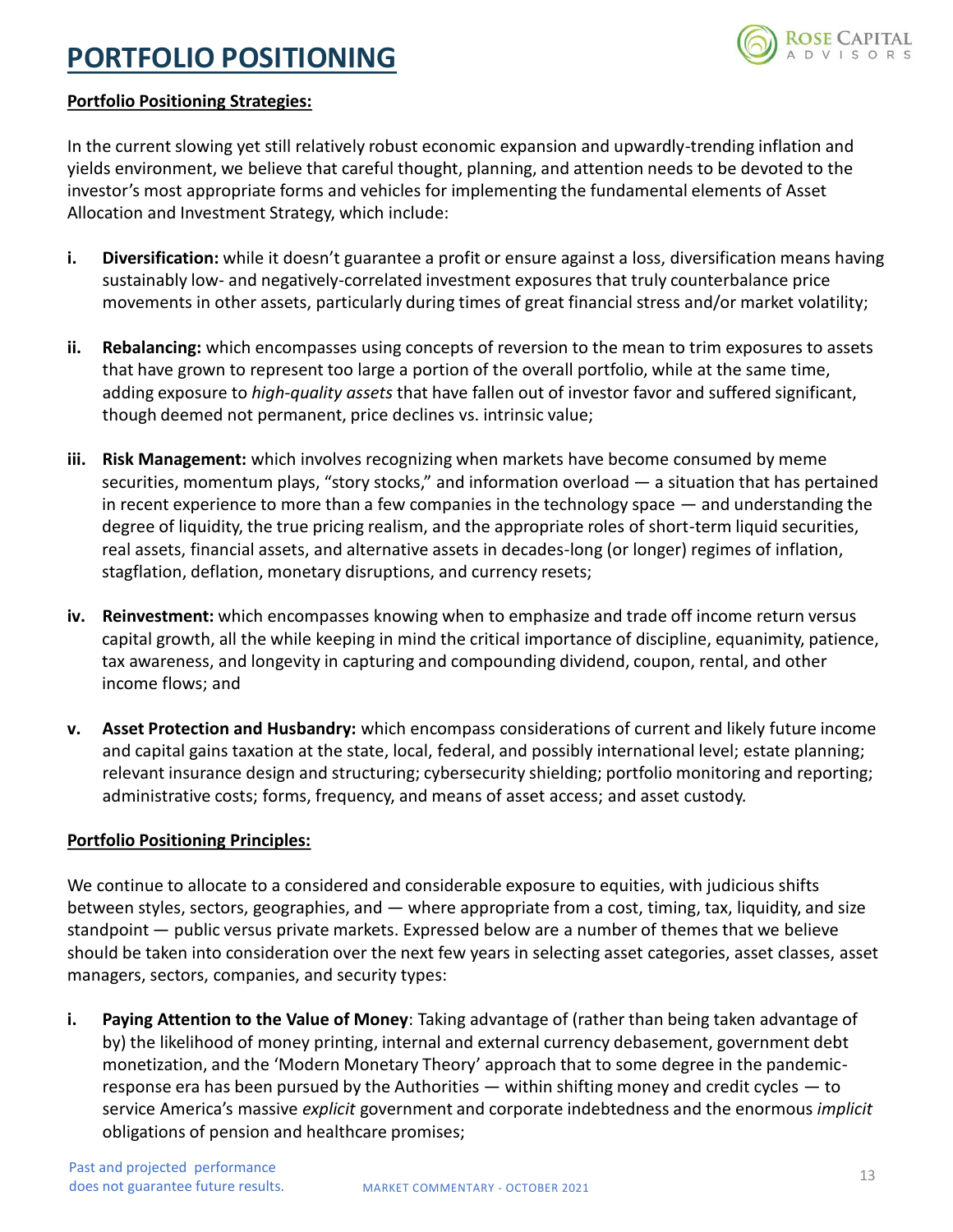

- **ii. Concentrating on "All-Weather" Sectors and Companies**: Seeking investments with balance and flexibility, that are able to thrive regardless of: which political persuasion informs the thinking and policies of the White House, Congress, the nation, and the regulatory authorities; evolving Environmental, Social, and Governance (ESG) priorities and values; wealth distribution initiatives and public health conditions; and wider socioeconomic trends;
- **iii. Distinguishing Between Temporary and Permanent Change**: Focusing on the commercial and financial implications of new social and political power structures, alliances, and geopolitical relationships; new energy sources and resources; new trade patterns; new on- and offshoring channels; new "WFH" and "WFA" (Work From Home and Work From Anywhere) employment modalities; and new business models, pathways, digitalizations, and forms of person-to-person and business-to-business work, leisure, learning, and wellness activity;
- **iv. Taking Advantage of Demographic Tailwinds**: Through U.S. and select non-U.S. companies, gaining exposure to, and meeting the rising needs, aspirations, and not overly ostentatious spending power of, the rapidly expanding global middle class, especially in Asia (Please see the nearby chart for data on the past projected growth of the middle class as a percent of the total inhabitants in five large population countries);



**v. Comprehending and Verifying Past Success**: Emphasizing companies and sectors that have demonstrated successful track records and past experience in: competitive preeminence; abundant free cash flow generation; capital allocation; balance sheet strength; risk management; sustainably defendable business models; and the ability to sustain high multiyear returns on equity (derived from revenue growth and favorable margin preservation, rather than through inappropriately high levels of leverage) meaningfully above the companies' and sectors' weighted average cost of capital; and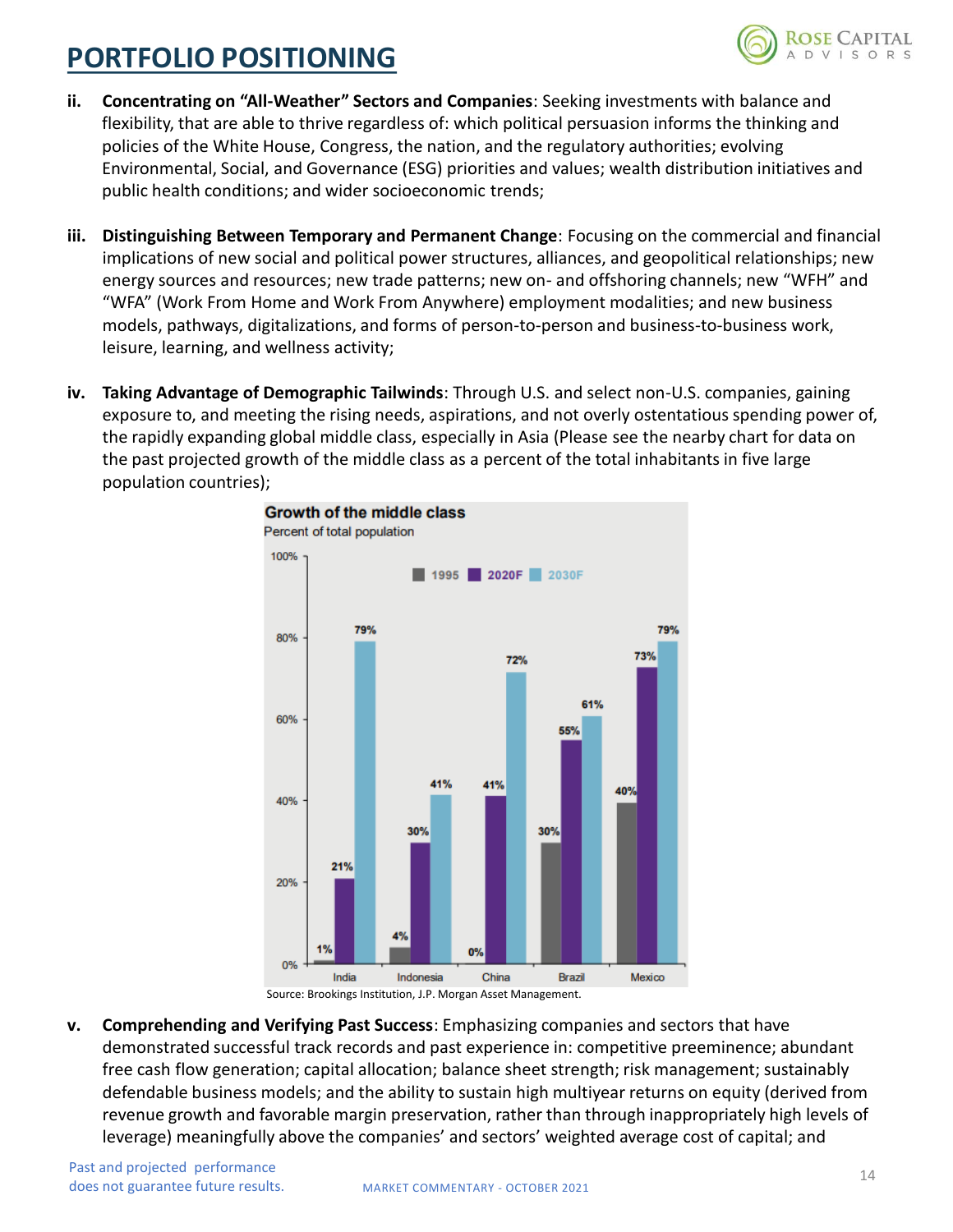

**vi. Identifying Innovative and Disruptive Technology Hegemons**: Focusing on technology enablers, disrupters, and dominators in biotechnology, diagnostics and therapeutics based on CRISPR (Clustered Regularly Interspaced Short Palindromic Repeats), weight management and wellbeing, public health, medical nutrition, regenerative medicine, artificial intelligence, data analytics, machine learning, 5G cellular network technology, the Internet of Things, infrastructure, robotics, retraining, quantum computing, battery inventions, alternative energy, electric vehicles, and cybersecurity, while not least, also taking account of the Environmental, Social, and Governance (ESG) risks, aspirations, and initiatives of companies in these and other fields.

### **Portfolio Positioning Tactics:**

- **1. Keeping Things in Perspective**: Many of the overarching themes and conditions that influence our intermediate- and long-term asset allocation and investment strategy emphasize the need to recognize that the concepts and implementation methods intended to achieve safety, balance, purchasing power protection, diversification, and liquidity are likely to face evolving (and sometimes, rapidly shifting) taxation regimes, regulatory architectures, social priorities, geopolitical power relationships, price level changes, demographic trends, indebtedness levels, technological penetration and usages, and importantly, perceptions of the definition, role, degree of physicality, embodiment, and value of money itself.
- **2. Flexibility versus Conviction in Formulating Investment Thinking**: In seeking to determine when to adhere to, and when to lean against, prevailing consensus views (sometimes pejoratively referred to as "groupthink"), it is important to critically question the soundness and durability of the reasoning and assumptions underlying a given investment framework and positioning at any point in time. While it may not make sense to hold out-of-consensus views just for the sake of doing so — often expressed as "fighting the tape,"  $-$  at other times  $-$  especially at major cyclical or secular turning points (at a significant asset top, when reality is finally found to fall *short of prevailing overly optimistic expectations*, or a major asset bottom, when reality is shown to be worth considerably *more than prevailing overly pessimistic expectations*), the rewards of implementing a contrarian stance can be quite meaningful.
- **3. Enhancing and Preserving**: While we admit to a continuing degree of unease over this year's manifestations of investor exuberance, and the popularity of certain stocks and sectors considered to be "forever holdings" — our short-term inclination at this juncture is to take note of the Federal Reserve's lessening support of financial asset prices while taking advantage of episodes of strength to continue the course of upgrading positions — offloading lower-quality, higher-risk assets and with timing and price discipline, adding to attractively-priced, higher-quality assets on equity market pullbacks. It is worth keeping in mind that the average year includes three separate -5% or more pullbacks for the S&P 500, with only one transpiring thus far in 2021 (and no -10% correction has taken place thus far since March 2020). With a likely Fed tapering later this year, slowing in China, and view of our expectation of increased volatility in the remainder of 2021, prudence counsels being vigilantly aware of the increasingly narrowing market breadth and taking advantage of such retrenchments before committing significant amounts.
- **4. Equity Emphases and De-emphases**: Particularly in the current conditions of rising (even though low, from a historical perspective) U.S. Treasury interest rates, and given the likely focus areas of government spending initiatives, to us it appears likely that cash-generating, financially-stable companies with robust growth prospects, which are able to operate and thrive in the digital sphere as they continue to enhance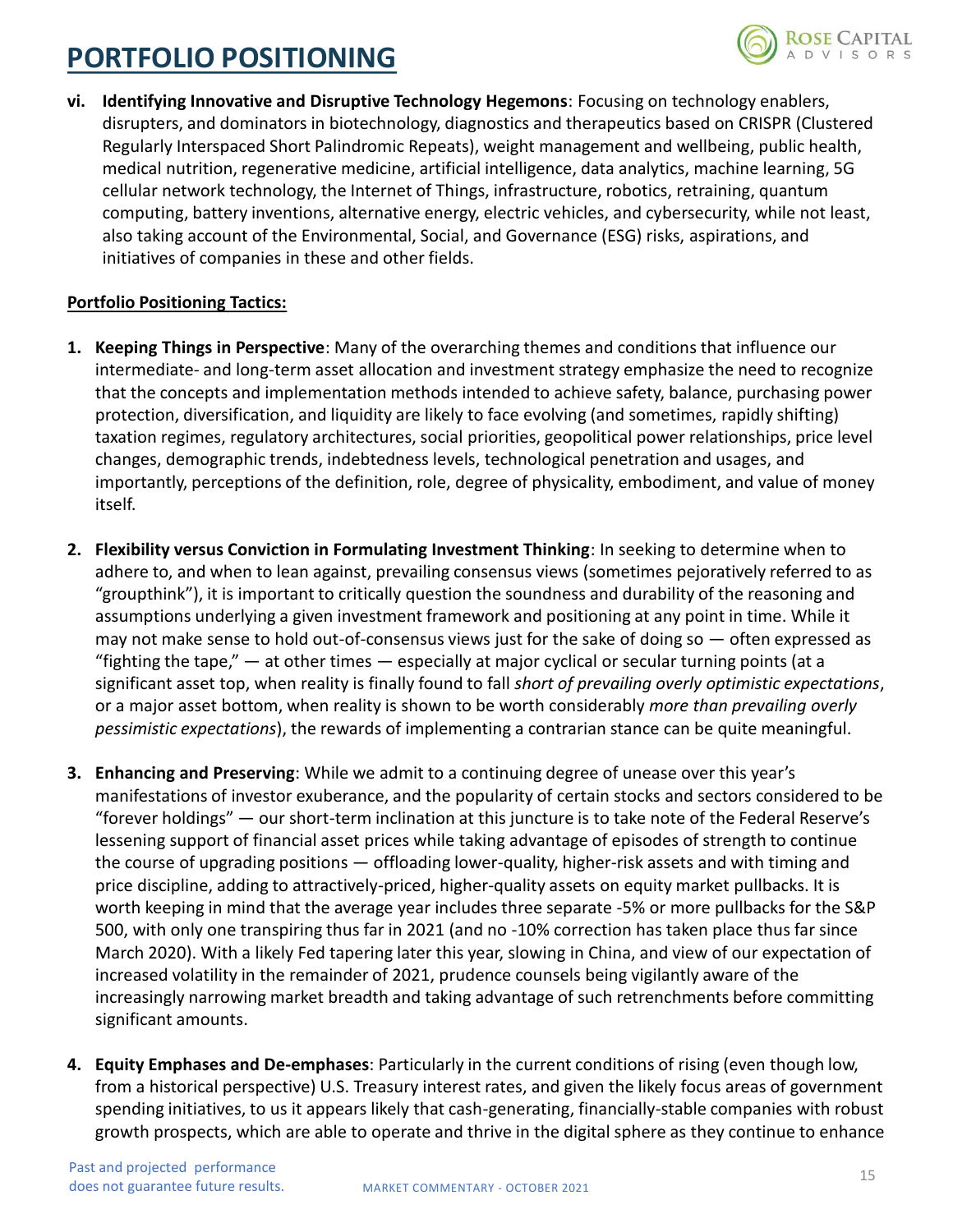

their business models, deserve to retain some degree of a valuation premium. Within equities: (i) we suggest continuing to gradually shift emphasis from Growth sectors, companies, and managers towards the inclusion of select Value sectors, companies, and managers (with a focus on financials, industrials, materials, Covid-recovery, reopening, and consumer sectors); (ii) we continue to counsel selectively adding small- and mid-cap companies (or investment managers specializing in and with good track records in this space) to our primary yet gradually lessening emphasis on large-capitalization enterprises; and (iii) for the time being, while we continue to prefer a tactical overweighting to U.S. domestic equities — with any pullbacks currently viewed as an opportunity to judiciously add equities, particularly those sectors and companies likely to benefit from an economic recovery —we also espouse holding (or gradually building) relatively modest allocations to emerging market equities and developed international markets.

- **5. Focus on Strength and Quality**: Our long-term equity portfolio weightings continue to emphasize asset managers, sectors, and specific companies that can benefit from the major sustained trends of the 2020-2030 decade, including: (i) incremental growth in a wide range of economic circumstances; (ii) a focus on economic repair, digitalization, e-commerce, personal wellness, safety, domesticity, home improvement, infrastructure spending, and sustainable consumer demand; and (iii) advantageous capture of benefits from onshoring, supply chain redesign, and deglobalization as important drivers of capital spending and disruptive innovation. At the company level in equities, we emphasize identifying and building long-term exposure to firms possessing fortress-like, cash-rich balance sheets, prudence in balance sheet utilization, limited debt, consistency and durability of positive free cash flow generation, dividend strength, and competitive business models with sustainable competitive advantages (high barriers to entry, low threat of substitute products, and viable pricing power vis-à-vis suppliers and/or customers) that over a long time frame can generate high returns on equity (as mentioned above in "Comprehending and Verifying Past Success," through revenue growth and enduring profit margins, rather than through inappropriately high levels of leverage). At the current time, we suggest that consideration be given to top-quality companies in the healthcare, consumer staples, and financial sectors.
- **6. Balancing Growth and Value Sectors**: Through Thursday, September 30th, the total return of the Russell 1000 Growth index (including companies in sectors such as technology, healthcare, and communication services) was (according to *The Wall Street Journal*) +14.3% year-to-date, while the total return of the Russell 1000 Value index (including companies in sectors such as financial, real estate, energy, utility, and industrial businesses) was (according to *The Wall Street Journal*) +16.1% year-to-date. This 1.8 percentage point (1.8%) Value minus Growth returns differential appears to argue for some degree of balanced exposure in selected Value sectors, companies, and managers as well as selected Growth sectors, companies, and managers. As this process continues, it is worth keeping in mind that true value investing represents identifying assets that are trading for less than they are actually worth, not assets that are merely inexpensive. Many superficially inexpensive assets may very well be inexpensive for a reason, and can very well remain so or deteriorate further.
- **7. Fixed Income Securities**: Bond prices persist at elevated price levels, with ultralow yields across the maturity spectrum; even though yield movements have been modest in the past two months, they have risen somewhat since year-end 2020 (with, according to Bloomberg in mid-July, an extraordinary total of \$16.5 trillion, up from \$12 trillion in mid-May, in global negative-yielding sovereign — and some corporate — debt outstanding). We prefer issuers at the high-quality end of the rating spectrum, both in taxable investment grade and high-yield bonds and in tax-exempt bonds (where we continue to see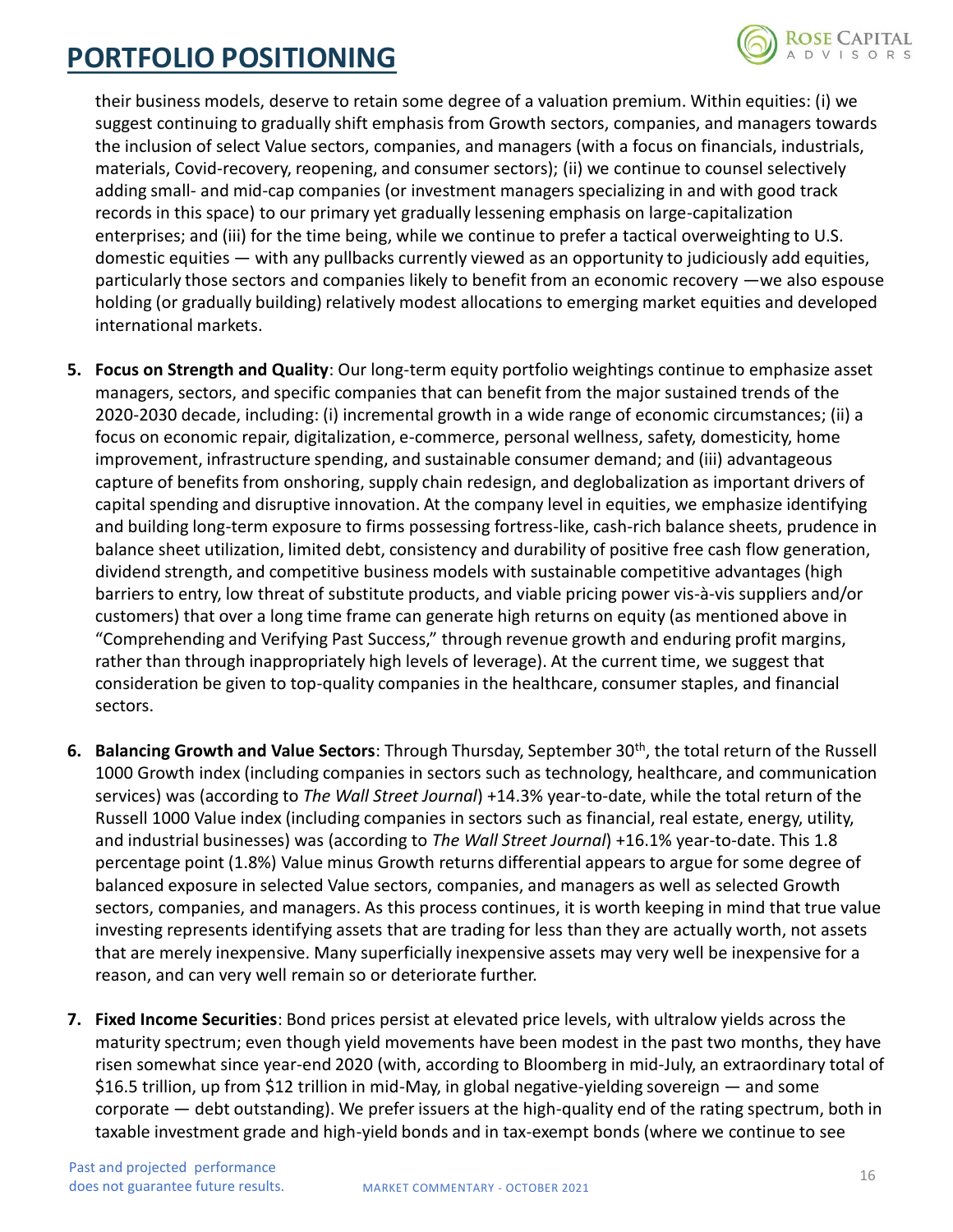

some pockets of value on a taxable equivalent basis). We see fixed income securities as continuing to be subject to price risk due to our expectation of somewhat higher yields in the fourth quarter of 2021, and thus we prefer maturities and durations along the short-to-intermediate portion of the yield curve spectrum.

- **8. U.S. Dollar Outlook**: After declining -9.9% in 2017, appreciating +4.4% in 2018, marginally gaining +0.4% in 2019, and declining -3.4% in 2020, the DXY U.S. dollar index measured versus a basket of six major currencies — the euro, Japanese yen, Swedish krona, British pound, Canadian dollar, and Swiss franc had as of its market close of 94.23 on September 30<sup>th</sup>, appreciated +4.8% year-to-date in 2021. Over the next few quarters, we believe the U.S. dollar may begin to trace a gradual path of weakness as — due to the likelihood of other major central banks becoming more assertive in their asset-purchase tapering, combined with the magnitude of the U.S. current account payments deficit.
- **9. Alternative Investments and Real Assets**: In alternative investments, we continue our multi-quarter focus that has for some time emphasized exposure to: (i) commodities and real-asset sectors of the economy including industrial metals, agriculture, and materials, (ii) gold and/or gold mining ETFs/shares (particularly those miners with reserves in stable geographic locations, capital discipline, and cash flow growth); (iii) high-quality master limited partnerships with strong business models and sustainable dividend-paying capacity; (iv) select investments in private credit and private real estate; (v) and opportunistic strategies that are positioned to selectively derive meaningful value from the dislocations created by the coronavirus pandemic and the economic and profits recovery that we expect in the year ahead.

**David Martin Darst, CFA Senior Investment Advisor Dynasty Financial Partners**